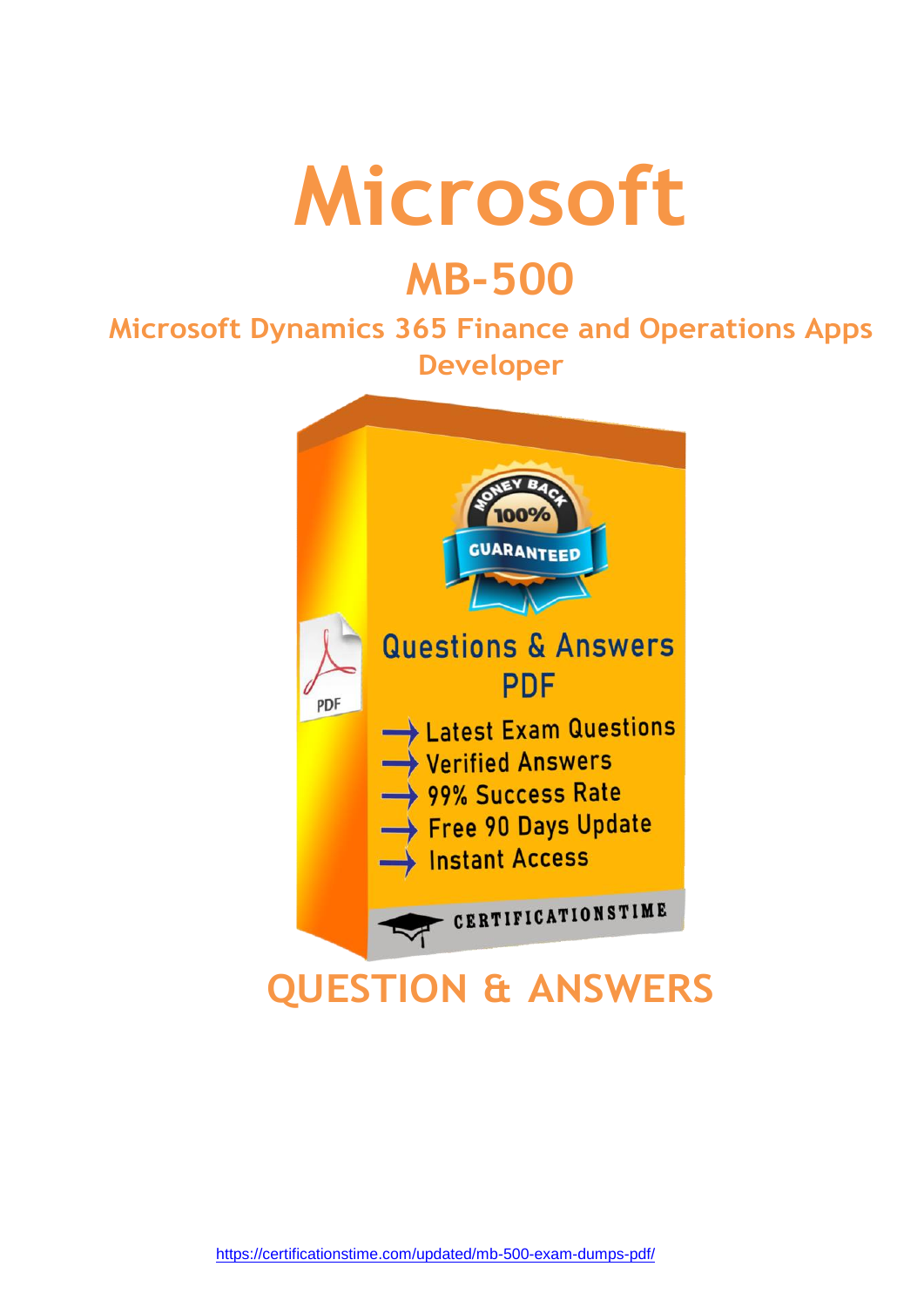## **QUESTION 1**

HOTSPOT

You need to create the new table for the vendor exclusion list. What should you do? To answer, select the appropriate options in the answer area. NOTE: Each correct selection is worth one point. Hot Area: **Answer Area** 

| What should you create?                                                              |                                                                             |  |
|--------------------------------------------------------------------------------------|-----------------------------------------------------------------------------|--|
|                                                                                      | a table extension for Vendors and a relation for Vendor exclusions          |  |
|                                                                                      | a relation between the Vendor exclusions table and the Vendors table        |  |
|                                                                                      | a table extension for Vendors and add a Delete Action for Vendor exclusions |  |
| For which property on the relationship node<br>should you set a value? Delete Action |                                                                             |  |
|                                                                                      | Validate                                                                    |  |
|                                                                                      | OnDelete                                                                    |  |
|                                                                                      | <b>RelationShip Type</b>                                                    |  |

| <b>Correct Answer:</b>                      |                                                                             |
|---------------------------------------------|-----------------------------------------------------------------------------|
| <b>Answer Area</b>                          |                                                                             |
| What should you create?                     |                                                                             |
|                                             | a table extension for Vendors and a relation for Vendor exclusions          |
|                                             | a relation between the Vendor exclusions table and the Vendors table        |
|                                             | a table extension for Vendors and add a Delete Action for Vendor exclusions |
| For which property on the relationship node |                                                                             |
| should you set a value?                     | <b>Delete Action</b>                                                        |
|                                             | Validate                                                                    |
|                                             | OnDelete                                                                    |
|                                             | <b>RelationShip Type</b>                                                    |
|                                             |                                                                             |

## **Explanation/Reference:**

Explanation:

Scenario: You must develop a new solution to maintain a Vendor exclusion list for each customer and item

combination. The solution must meet the following requirements:

Isolate all new vendor exclusion codes as a new assembly by creating a table named VendExclusions. Create an index for the table named PrimaryIdx that uses the following fields: CustAccount, ItemId, VendAccount

Ensure that users can open the Vendor Exclusion list report from the customer master form. The list must

display the customer account, Item ID, and Vendor account fields.

Maintain referential integrity with other tables.

Box 1: a table extension for Vendors and relation for the Vendor exclusions Box 2: RelationShip Type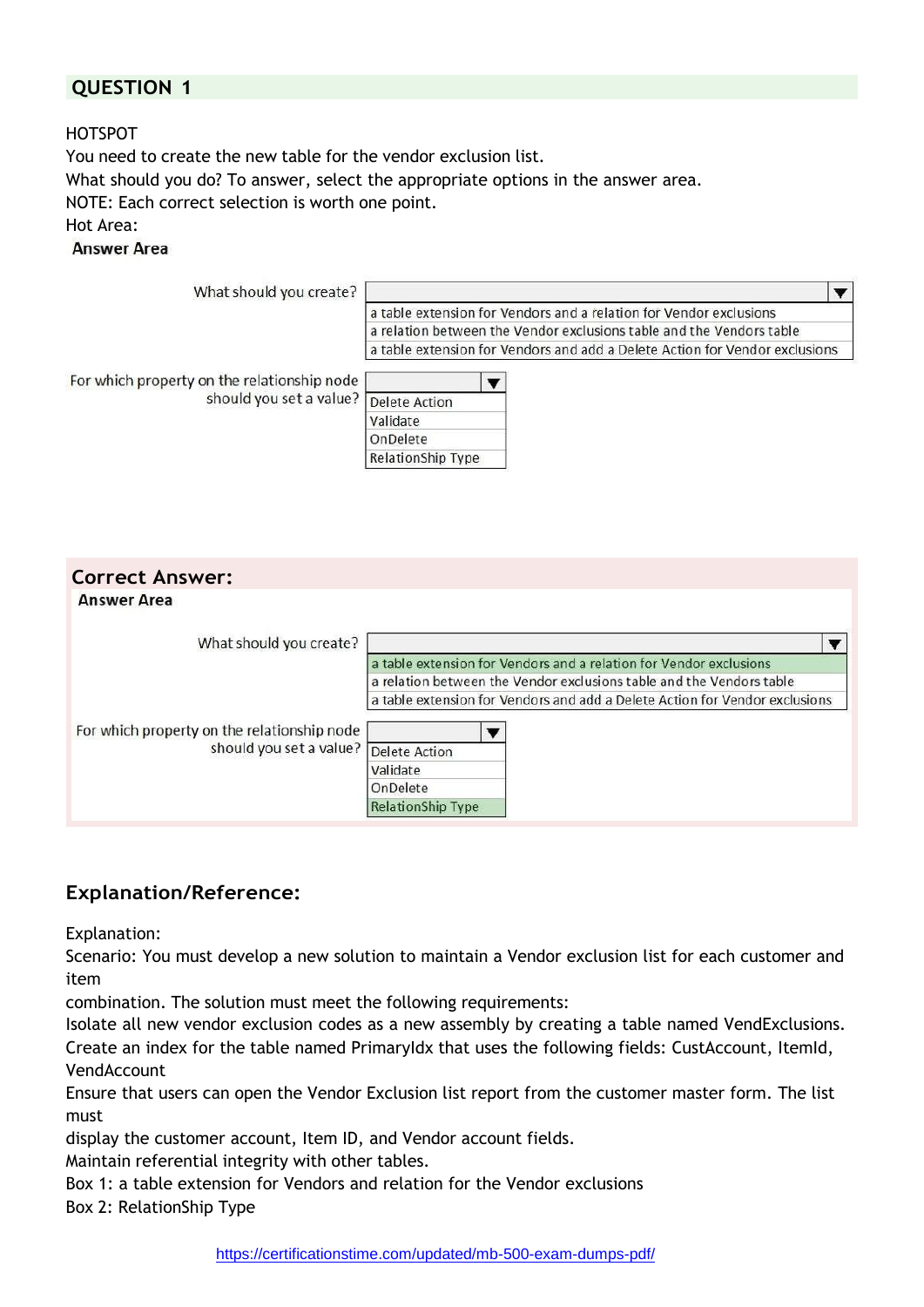#### Reference:

https://docs.microsoft.com/en-us/dynamics365/fin-ops-core/dev-itpro/data-entities/developcomposite-dataentities

## **QUESTION 2**

Note: This question is part of a series of questions that present the same scenario. Each question in the series contains a unique solution that might meet the stated goals. Some question sets might have

more than one correct solution, while others might not have a correct solution.

After you answer a question in this section, you will NOT be able to return to it. As a result, these questions will not appear in the review screen.

You are adding a new field to the SalesTable form.

You must use an extension to add a status field onto the form.

You need to create the extension in the Application Object Tree (AOT) and add the extension to the demoExtensions model.

Solution: Add a new form object to the project and name the form SalesTable.Extension. Does the solution meet the goal?

A. Yes

B. No

## **Correct Answer: B**

## **Explanation/Reference:**

Explanation:

Instead navigate to the user interface forms section for the SalesTable form and create an extension. Note: In Dynamics 365 Finance and Operations, the new fields will need to be added via a table extension.

Create the extensions on the SalesTable.

Reference:

https://stoneridgesoftware.com/how-to-extend-sales-order-update-functionality-to-custom-fields-ind365-

finance-and-operations/

## **QUESTION 3**

Note: This question is part of a series of questions that present the same scenario. Each question in the series contains a unique solution that might meet the stated goals. Some question sets might have

more than one correct solution, while others might not have a correct solution.

After you answer a question in this section, you will NOT be able to return to it. As a result, these questions will not appear in the review screen.

You must extend the class SalesLineType and add a new method that returns the day of week for the system's

current date as an integer value.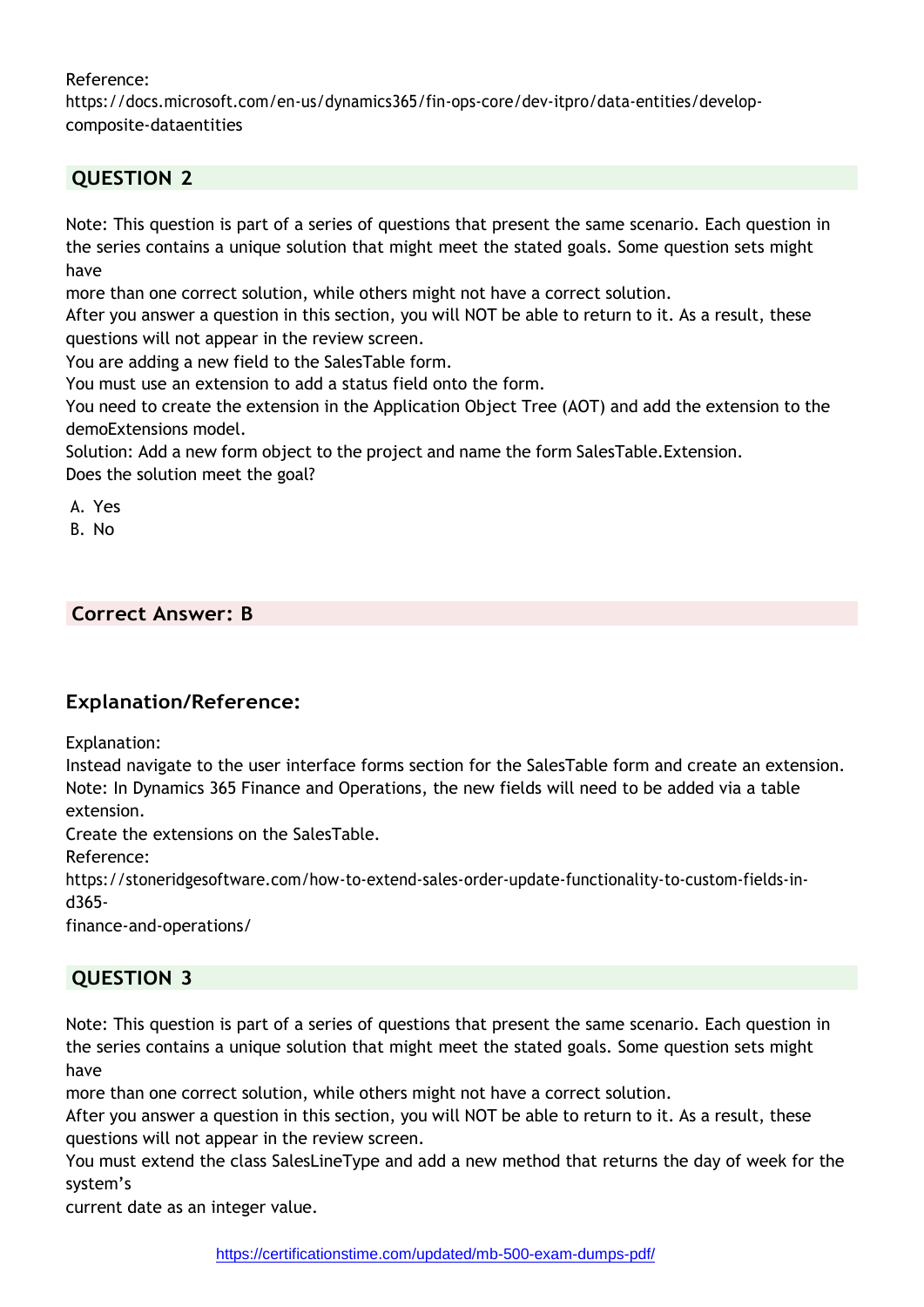You need to create a class that extends SalesLineType and adds the new method. Solution: You create the following code:

```
[ExtensionOf(classStr(SalesLineType))]
final class mySalesLineType myExtension
\{public int extensionMethodDayofWeek()
  €
    return dayofwk (systemDateGet());
  \mathcal{F}ł
```
Does the solution meet the goal?

A. Yes B. No

**Correct Answer: B**

#### **QUESTION 4**

You have a cloud-based Dynamics 365 Finance production environment. You need to access the data to create Microsoft Power BI reports for the business. What should you use?

- A. aggregate measurements
- B. DirectQuery
- C. Analysis Cubes
- D. Entity store

**Correct Answer: D**

## **Explanation/Reference:**

Explanation:

When you have completed modeling the aggregate measurement, you can deploy the aggregate measurement and continue with building KPIs and visualizations. You have 2 deployment choices: Stage in Entity Store. This option leverages Entity store, the operational data store that enables near realtime PowerBI reporting. In-memory real-time Reference: https://docs.microsoft.com/en-us/dynamics365/fin-ops-core/dev-itpro/analytics/model-aggregate-data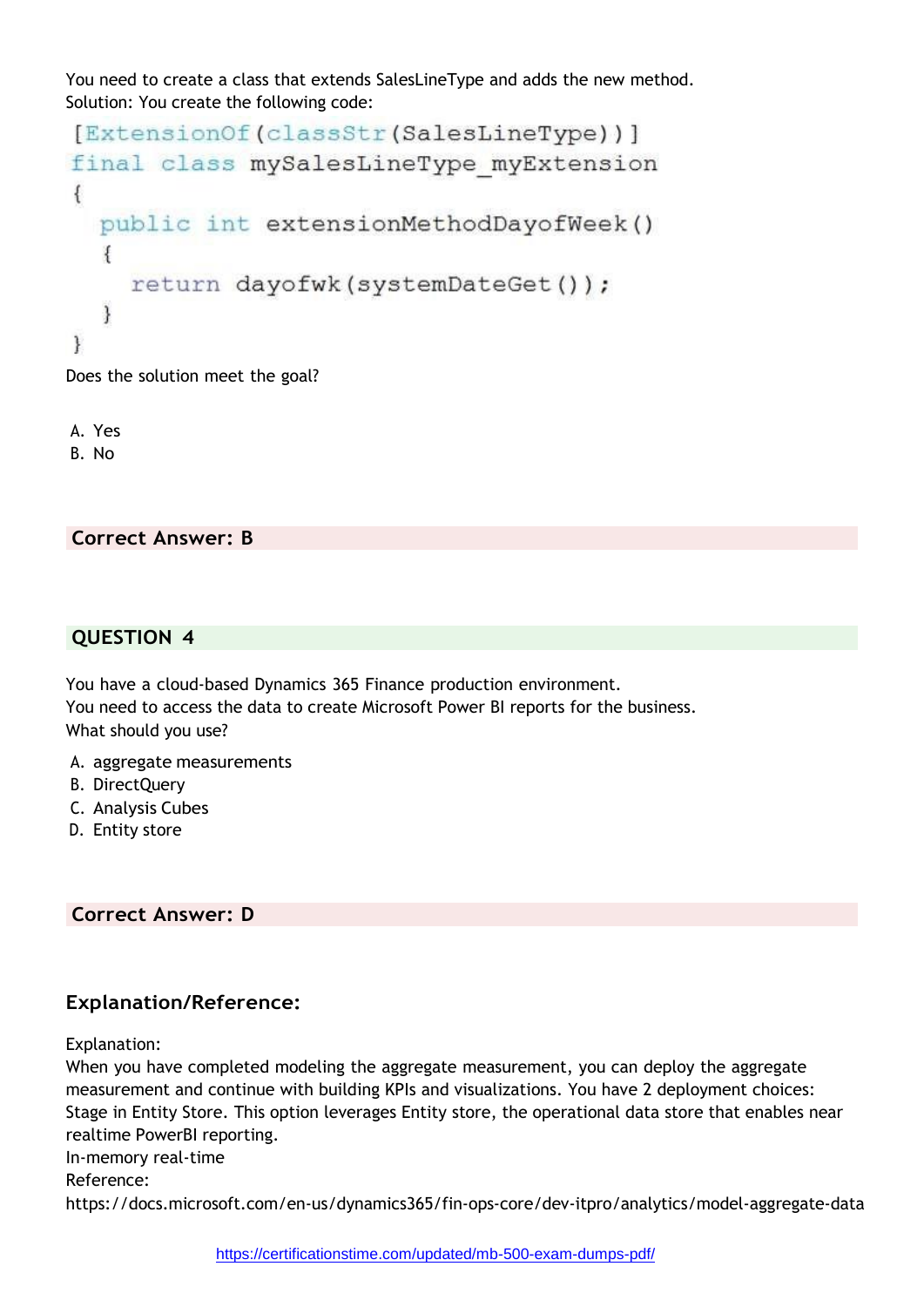## **QUESTION 5**

#### DRAG DROP

A company uses Dynamics 365 Unified Operations.

You need to implement role-based security for a set of fields in a table.

How should you arrange the security elements? To answer, drag the appropriate security elements to the

correct locations. Each element may be used once, more than once, or not at all. You may need to drag the

split bar between panes or scroll to view content.

NOTE: Each correct selection is worth one point.

Select and Place:

## **Answer Area**



#### **Correct Answer:**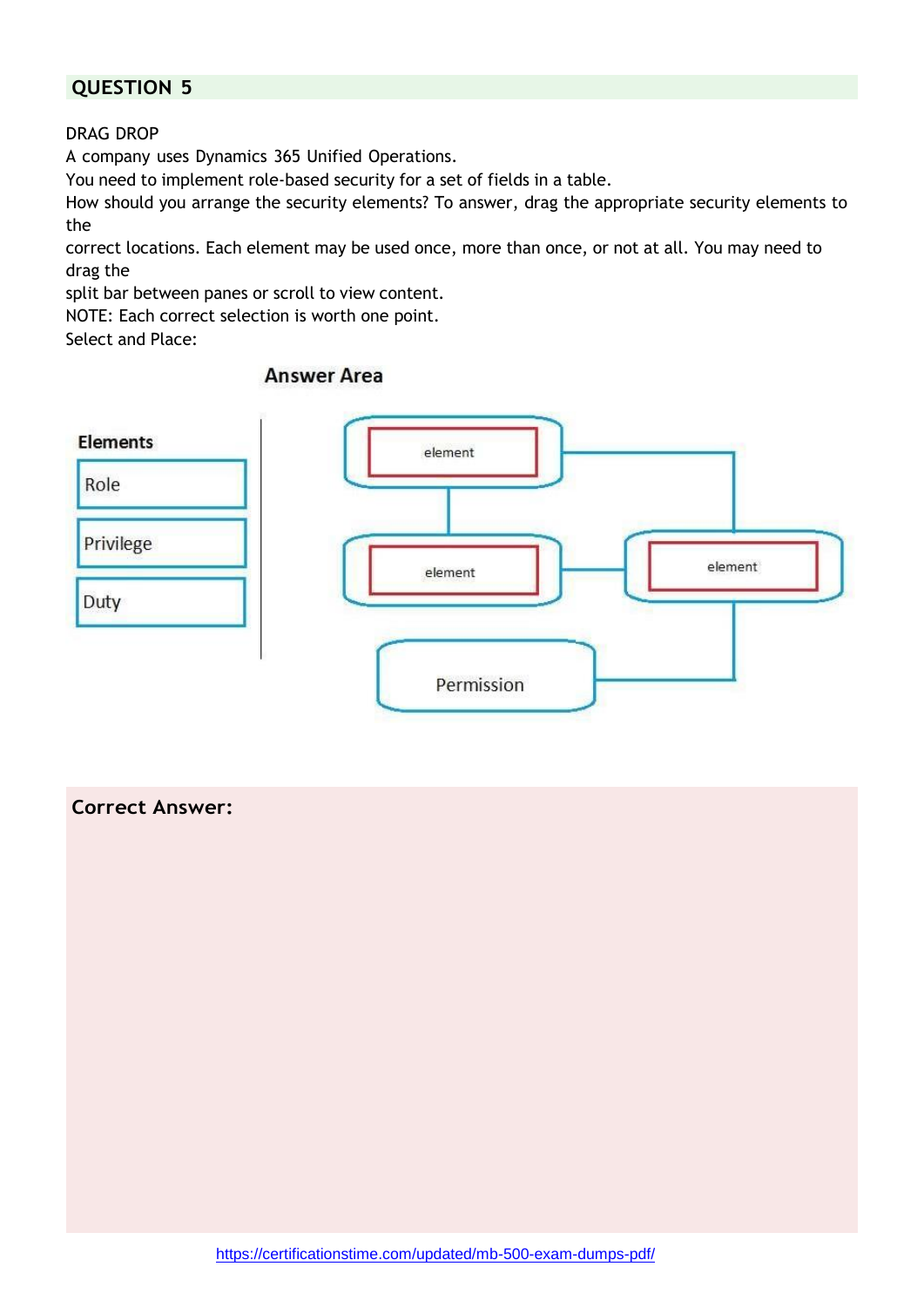

## **Explanation/Reference:**

#### Explanation:

The following illustration shows the elements of role-based security and their relationships.



Reference:

https://docs.microsoft.com/en-us/dynamics365/fin-ops-core/dev-itpro/sysadmin/role-based-security

## **QUESTION 6**

#### DRAG DROP

You are a Dynamics 365 Finance developer.

You need configure table caching.

Which CacheLookup properties should you use? To answer, drag the CacheLookup properties to the correct

table. Each property may be used once, more than once, or not at all. You may need to drag the split bar

between panes or scroll to view content.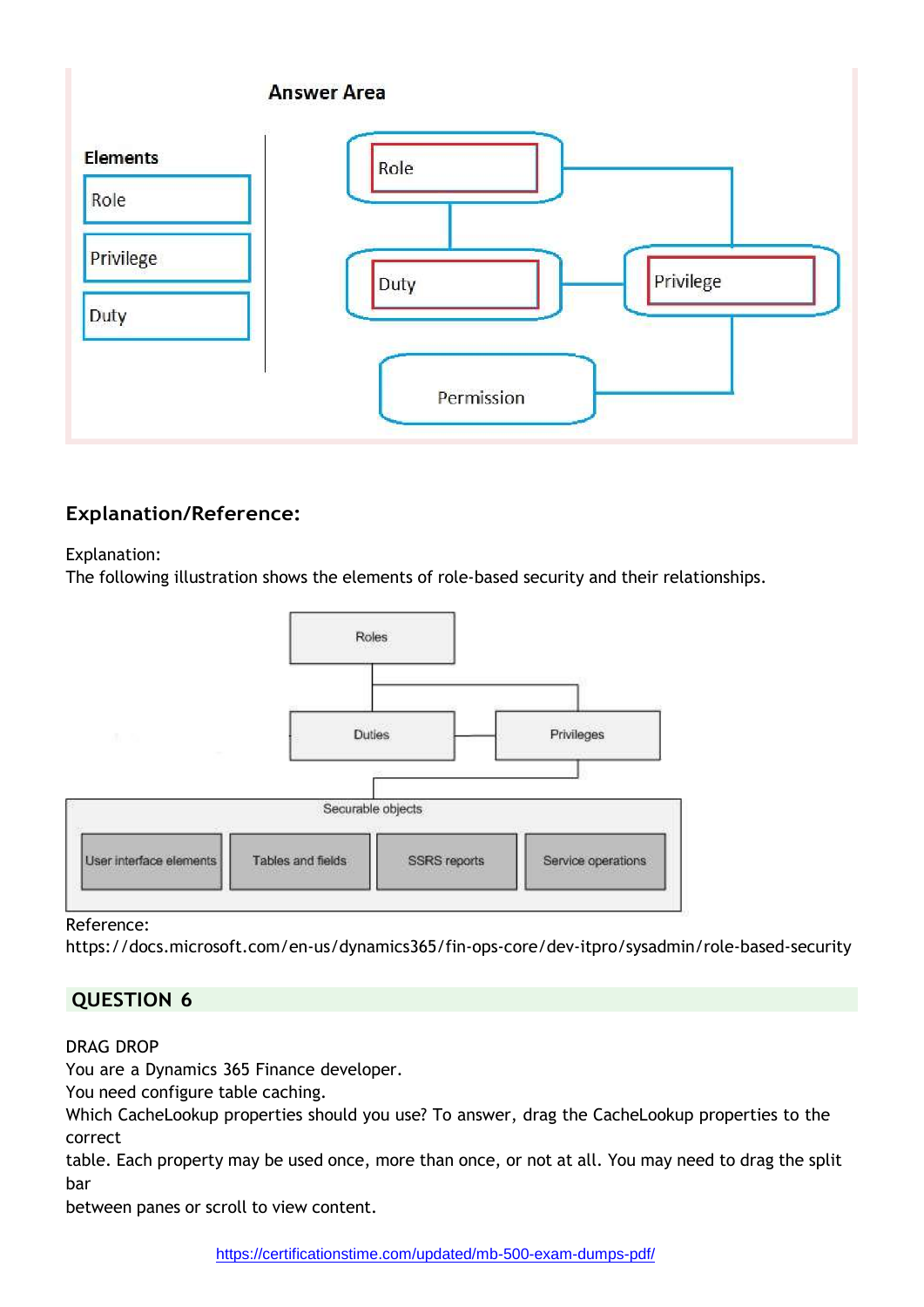NOTE: Each correct selection is worth one point. Select and Place:

## **Answer Area**

| CacheLookup properties | <b>Table type</b>           | CacheLookup property |
|------------------------|-----------------------------|----------------------|
| EntireTable            | Parameters                  |                      |
| NotInTTS               | Transaction                 |                      |
| Found                  | Master data                 |                      |
| FoundAndEmpty          | Region specific master data |                      |

|                        | <b>Answer Area</b>          |                      |
|------------------------|-----------------------------|----------------------|
| CacheLookup properties | <b>Table type</b>           | CacheLookup property |
| EntireTable            | Parameters                  | FoundAndEmpty        |
| NotInTTS               | Transaction                 | NotInTTS             |
| Found                  | Master data                 | EntireTable          |
| FoundAndEmpty          | Region specific master data | Found                |

## **Explanation/Reference:**

Explanation:

Box 1: FoundAndEmpty

All selects on caching keys are cached, including selects that are not returning data.

All caching key selects are returned from caching if the record exists there, or the record is marked as nonexistent in the cache. A select forUpdate in a transaction forces reading from the database and replaces

the record in the cache.

An example of FoundAndEmpty record caching is in the Discount table in the Microsoft Dynamics AX standard

application. By default, the Discount table has no records. By using a FoundAndEmpty cache on this table, the

keys that are queried for but not found are stored in the cache. Subsequent queries for these same nonexistent records can be answered from the cache without a round trip to the database.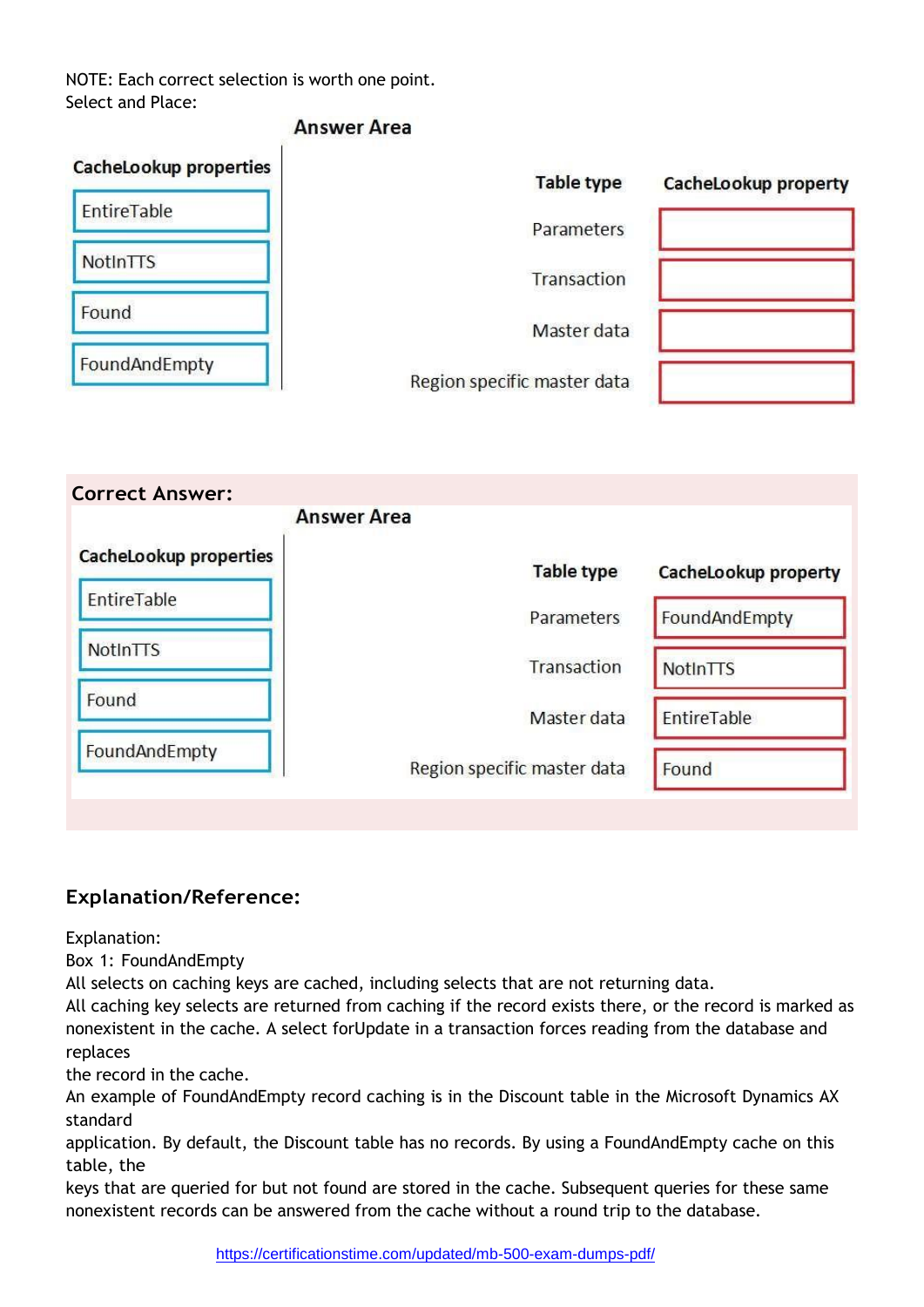Box 2: NotInTTS

All successful caching key selects are cached.

When in a transaction (after ttsBegin), no caches made outside the transaction are used. When inside a

transaction, the record is read once from the database and subsequently from the cache. The record is selectlocked when reading in a transaction, which ensures that the record cached is not updated while the

transaction is active.

A typical example of the NotInTTS property is on the CustTable in the Microsoft Dynamics AX application. It is

acceptable to read outdated data from the cache outside a transaction, but when data is used for validation or

creating references, it is ensured that the data is real-time.

Box 3: EntireTable

Creates a set-based cache on the server. The entire table is cached as soon as at least one record is selected

from the table. An EntireTable cahce is flushed whenever an insert, update or delete is made to the table. So

first select read all records from DB for the selected company and all the further selects will take data from the

cache instead of DB calls.

Box 4: Found

All successful caching key selects are cached. All caching key selects are returned from the cache if the record

exists there. A select forUpdate in a transaction forces reading from the database and replaces the record in

the cache.

This is typically used for static (lookup) tables, such as Unit, where the record usually exists. Reference:

<http://gautamax.blogspot.com/2017/01/cache-lookup-property-of-table-in-ax.html>

## **QUESTION 7**

You are a Dynamics 365 Finance developer. You have a solution that records product weights. You must store up to four decimals of precision by using a standard Extended Data Type (EDT). You need to add the field in a new table.

Which EDT should you extend?

- A. AmountMST
- B. MarkupValue
- C. Weight
- D. WeightBase

**Correct Answer: D**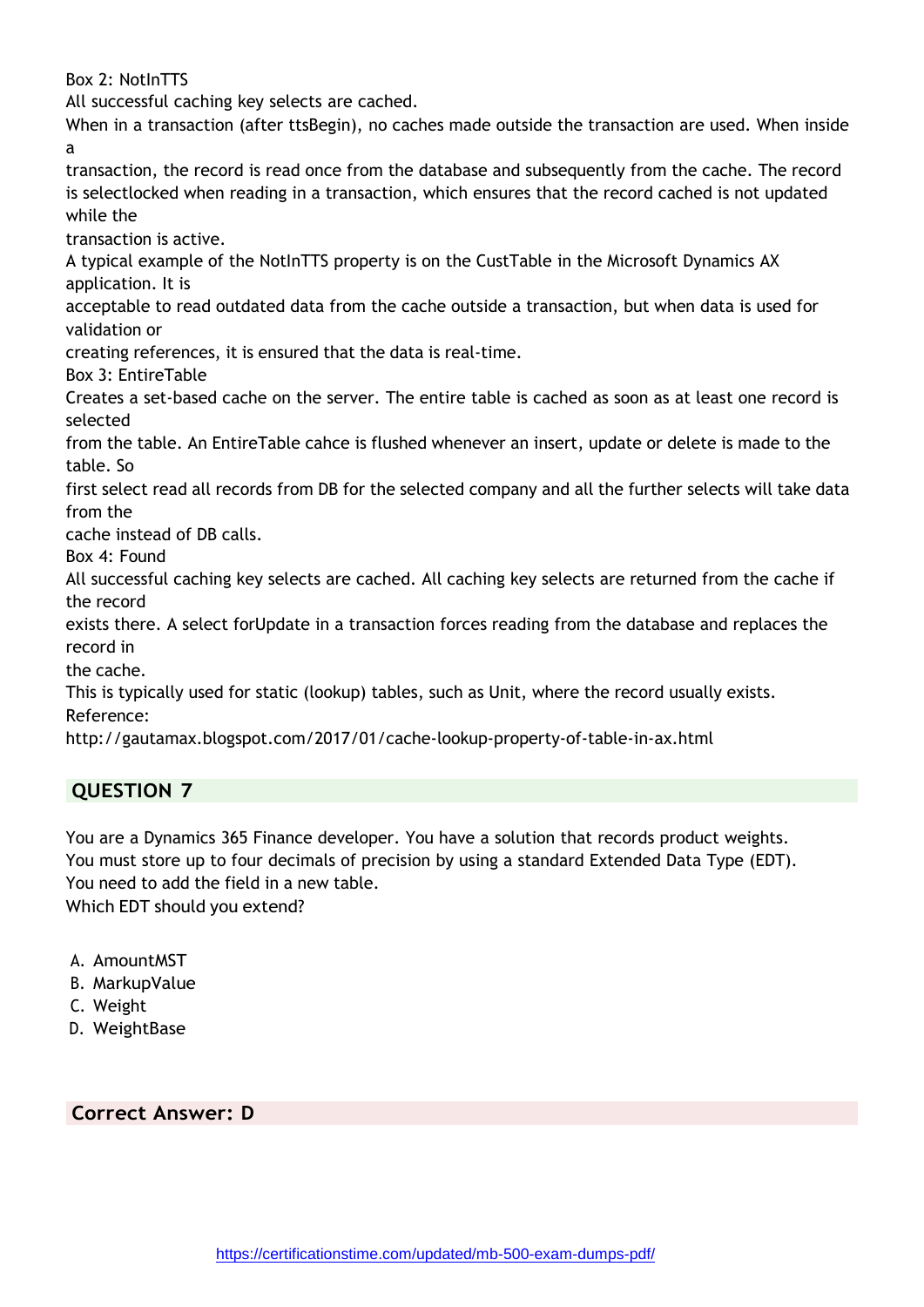## **Explanation/Reference:**

Explanation:

Weight data can be maintained with a maximum of two decimals by default. If you require the ability to enter,

maintain, and view weight data with a maximum precision of six decimals, you must extend the decimal point

precision for the WeightBase extended data type.

Reference:

https://docs.microsoft.com/en-us/dynamics365/fin-ops-core/dev-itpro/extensibility/decimal-pointprecision

## **QUESTION 8**

DRAG DROP

A company plans to deploy Dynamics 365 Unified Operations.

You need to recommend deployment options for the company.

What should you recommend? To answer, drag the appropriate deployment options to the correct application

requirement. Each deployment option may be used once, more than once, or not at all. You may need to drag

the split bar between panes or scroll to view content.

NOTE: Each correct selection is worth one point.

Select and Place:

#### **Answer Area**

| <b>Deployment types</b> | Requirement                                                  | Deployment type |
|-------------------------|--------------------------------------------------------------|-----------------|
| cloud only              | Export data to your own data warehouse.                      |                 |
| on-premises only        | Configure SharePoint integration.                            |                 |
| cloud or on-premises    | Implement Lifecycle services features.                       |                 |
|                         | Safe or load Task Recorder recordings from a<br>BPM library. |                 |

#### **Correct Answer:**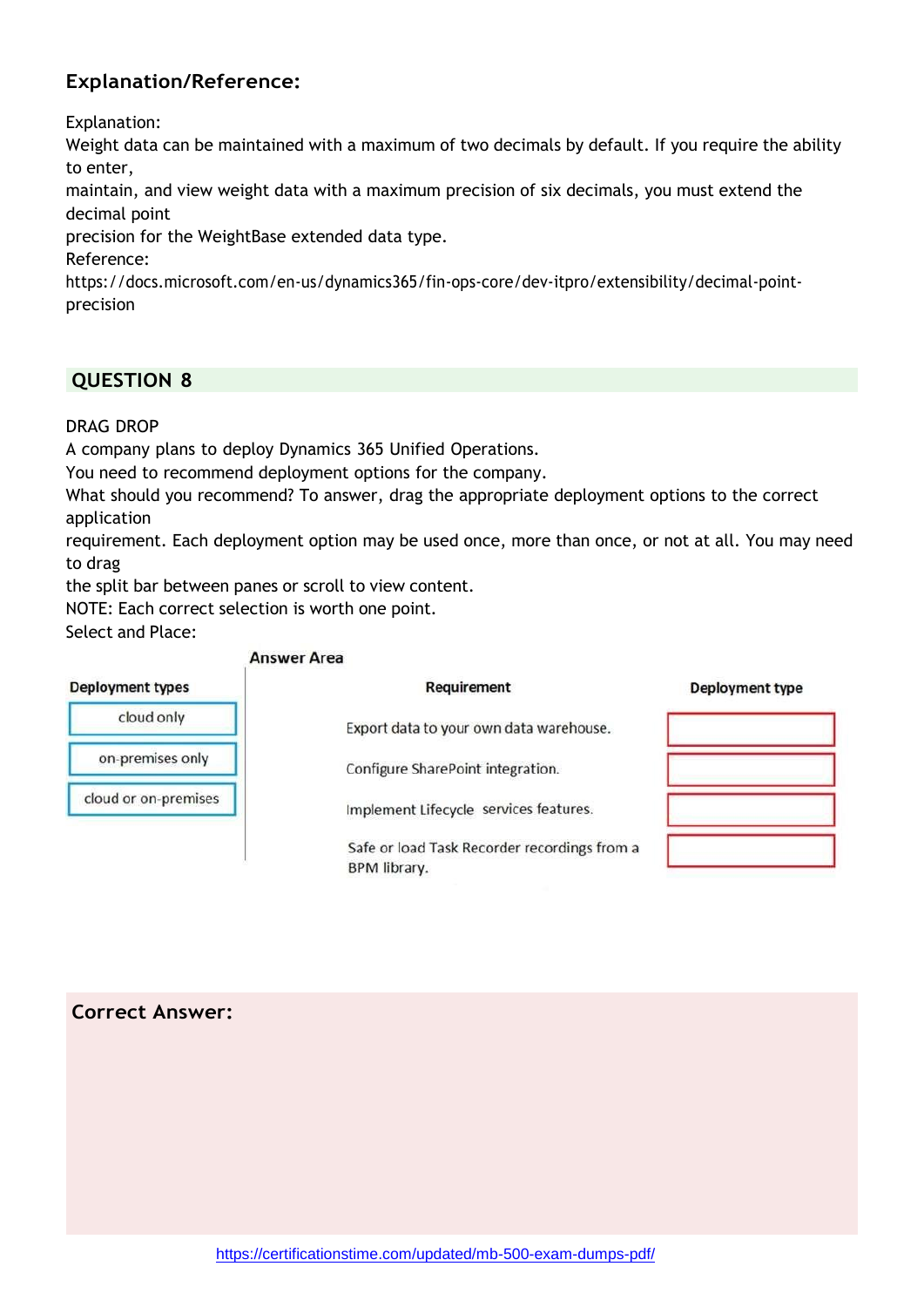

## **Explanation/Reference:**

Reference:

https://docs.microsoft.com/en-us/dynamics365/fin-ops-core/fin-ops/get-started/cloud-premcomparison

## **QUESTION 9**

You are a Dynamics 365 Finance developer.

You have a table named FMVehicle that contains a field named VehicleId. The table has an index named

VehicleIdIdx on the VehicleId field. You declare a table buffer named vehicle to refer to the table. You need to select all records from the FMVehicle table in ascending order based on VehicleId field in the

vehicle variable.

Which embedded-SQL statement should you use?

A select vehicle index VehicleId;

- B. select vehicle order by VehicleId;
- c select VehicleId from vehicle order by VehicleId asc;
- p select vehicle order by VehicleId desc;

#### **Correct Answer: C**

#### **Explanation/Reference:**

Explanation:

All select statements use a table variable to fetch records. The results of a select statement are returned in a table buffer variable, here vehicle. Reference:

https://docs.microsoft.com/en-us/dynamics365/fin-ops-core/dev-itpro/dev-ref/xpp-data-query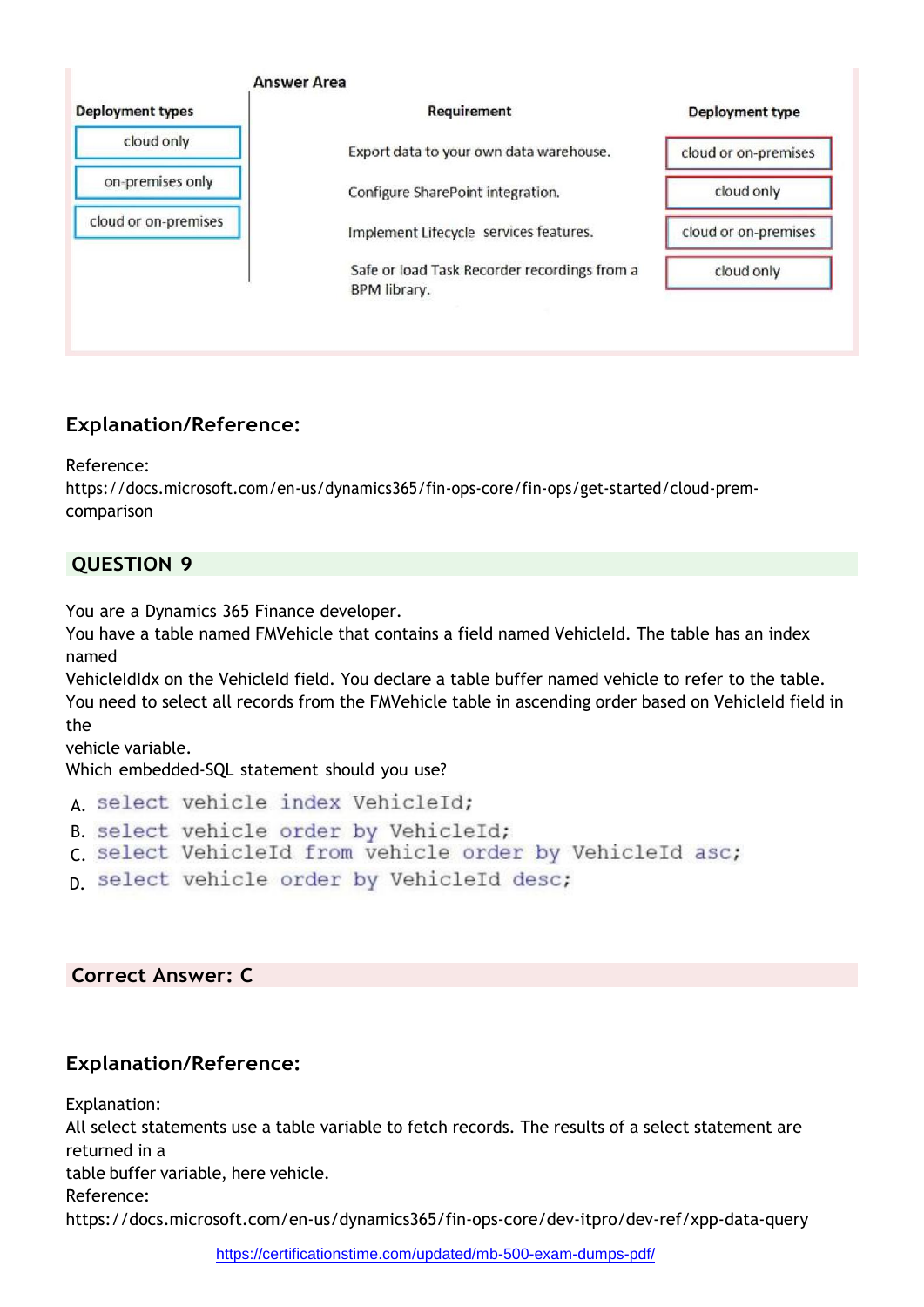## **QUESTION 10**

You are a Dynamics 365 Finance developer.

You need to deploy a new report in a development environment.

From which two locations can you deploy the report? Each correct answer presents a complete solution.

NOTE: Each correct selection is worth one point.

- A. Package deployment
- B. Build project
- C. Application Explorer
- D. Solution Explorer
- E. Build Models options

**Correct Answer: A,D**

## **Explanation/Reference:**

Explanation:

A: An AOT package is a deployment and compilation unit of one or more models that can be applied to an

environment. It includes model metadata, binaries, reports and other associated resources.

D: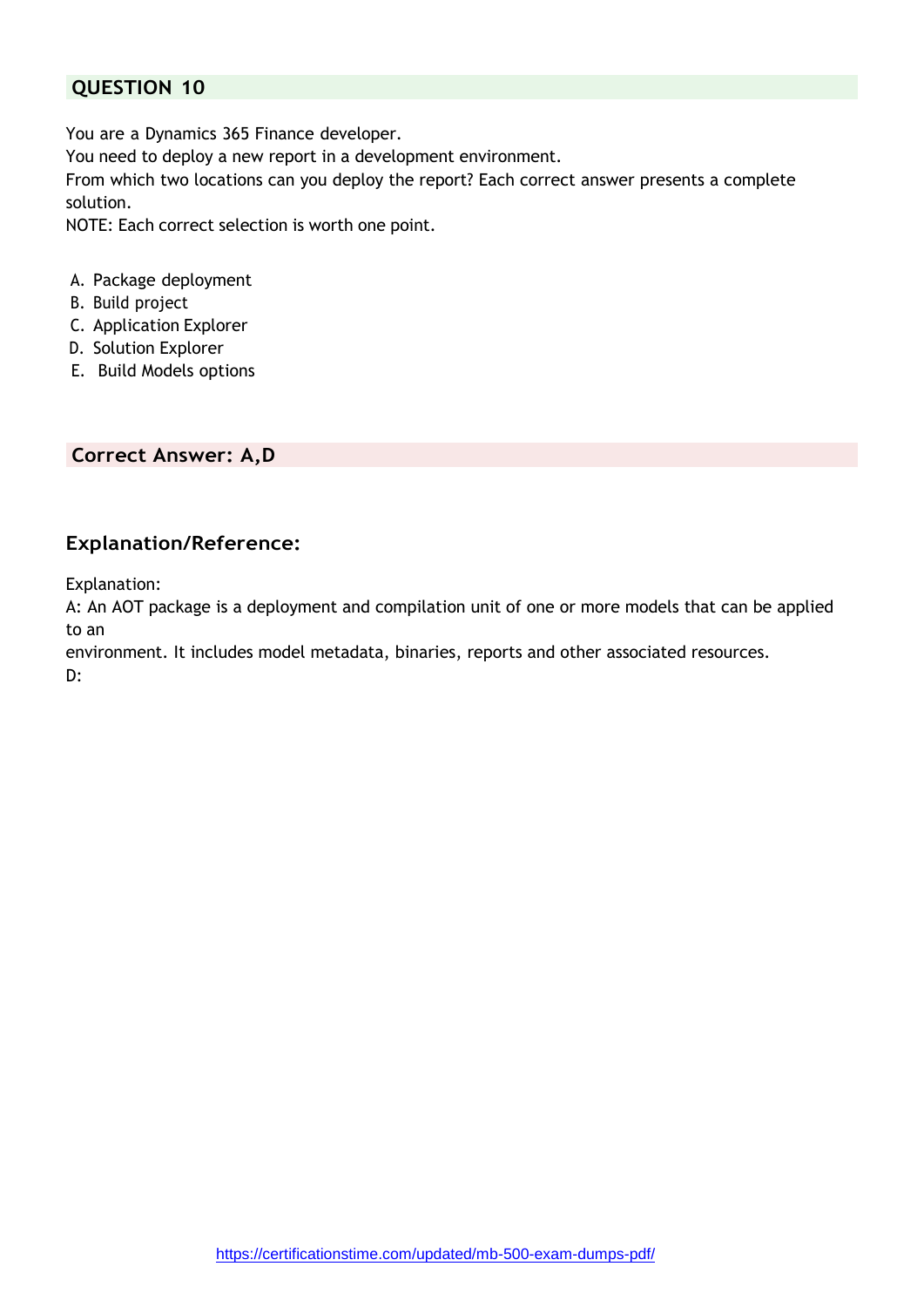![](_page_11_Picture_0.jpeg)

## Reference:

https://docs.microsoft.com/en-us/dynamics365/fin-ops-core/dev-itpro/deployment/create-applydeployablepackage

## **QUESTION 11**

#### HOTSPOT

You are a Dynamics 365 Finance developer. You create a form.

You must ensure that only sales managers can view the form.

You need to set up security for the form.

What should you do? To answer, select the appropriate options in the answer area. NOTE: Each correct selection is worth one point. Hot Area: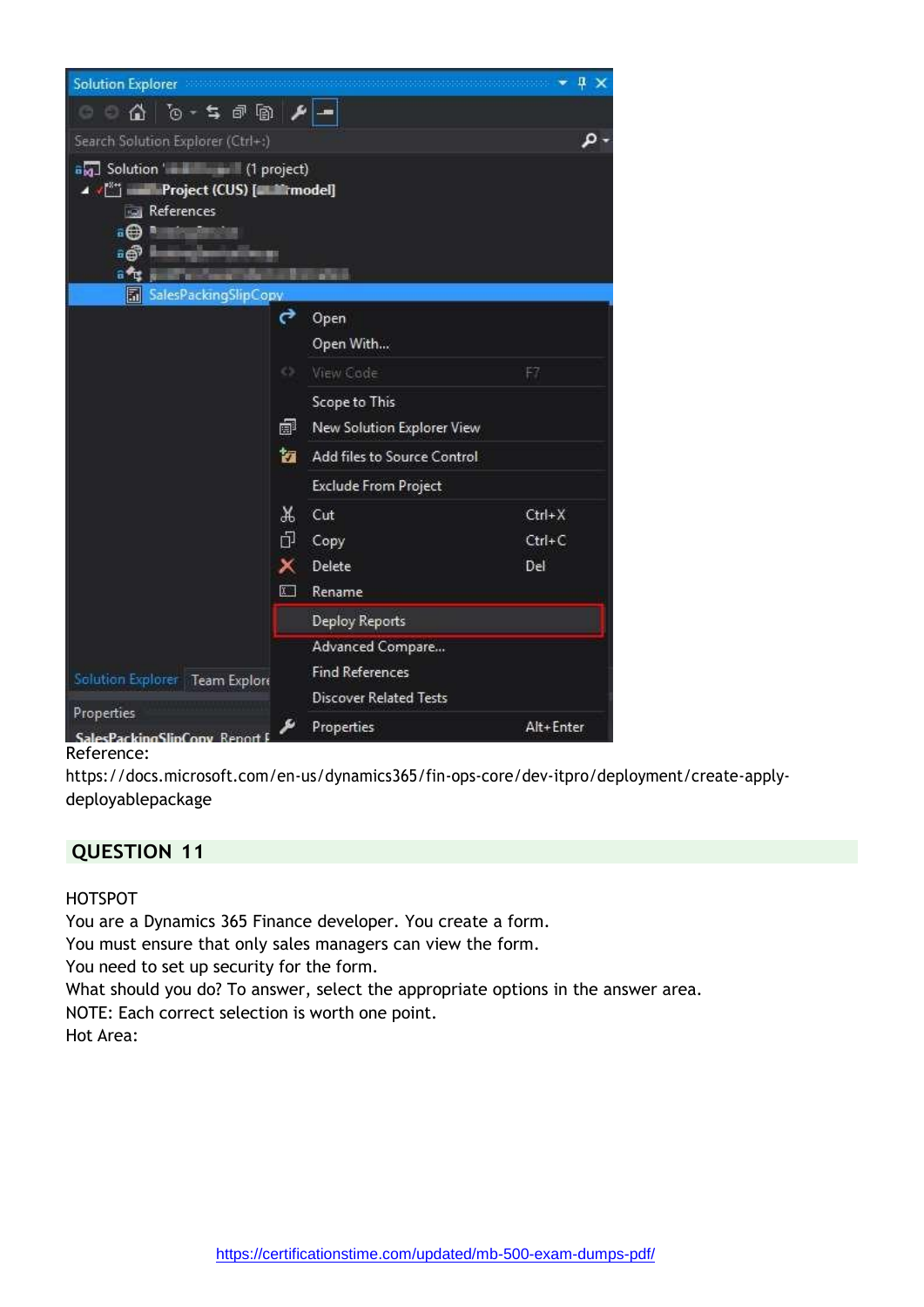#### **Answer Area**

| Add the menu item for the form to the entry point node of a new privilege.             |  |
|----------------------------------------------------------------------------------------|--|
| Add the form object to the entry point node of a new privilege.                        |  |
| Add the form object to the directaccesspermissions node of a new privilege.            |  |
|                                                                                        |  |
| Add the privilege to a new duty.                                                       |  |
| Add the menu item for the form to the directaccesspermissions node of a new privilege. |  |
| Add the privilege to a new security policy.                                            |  |
|                                                                                        |  |
| Add the duty to the security role for sales managers.                                  |  |
| Add the security policy to the security role for sales managers.                       |  |

#### **Correct Answer: Answer Area**

| Step           | Action                                                                                 |
|----------------|----------------------------------------------------------------------------------------|
| $\mathbf{1}$   |                                                                                        |
|                | Add the menu item for the form to the entry point node of a new privilege.             |
|                | Add the form object to the entry point node of a new privilege.                        |
|                | Add the form object to the directaccesspermissions node of a new privilege.            |
| $\overline{2}$ |                                                                                        |
|                | Add the privilege to a new duty.                                                       |
|                | Add the menu item for the form to the directaccesspermissions node of a new privilege. |
|                | Add the privilege to a new security policy.                                            |
| $\overline{3}$ |                                                                                        |
|                | Add the duty to the security role for sales managers.                                  |
|                | Add the security policy to the security role for sales managers.                       |

## **Explanation/Reference:**

Explanation:

Step 1: Add the form object to the entry point node of a new privilege.

Your desired security privilege you can either directly set form control permissions or Entry Points.

For the Entry point method you need first need to add new entry point and set its object type and object name

properties or for existing ones select desired entry point and click on drop down arrow and on controls right

click and select new control, and now set its grant and name properties to desired control and its access rights.

Step 2: Add the privilege to a new duty

You need to assign this privilege in desired security role and security duty.